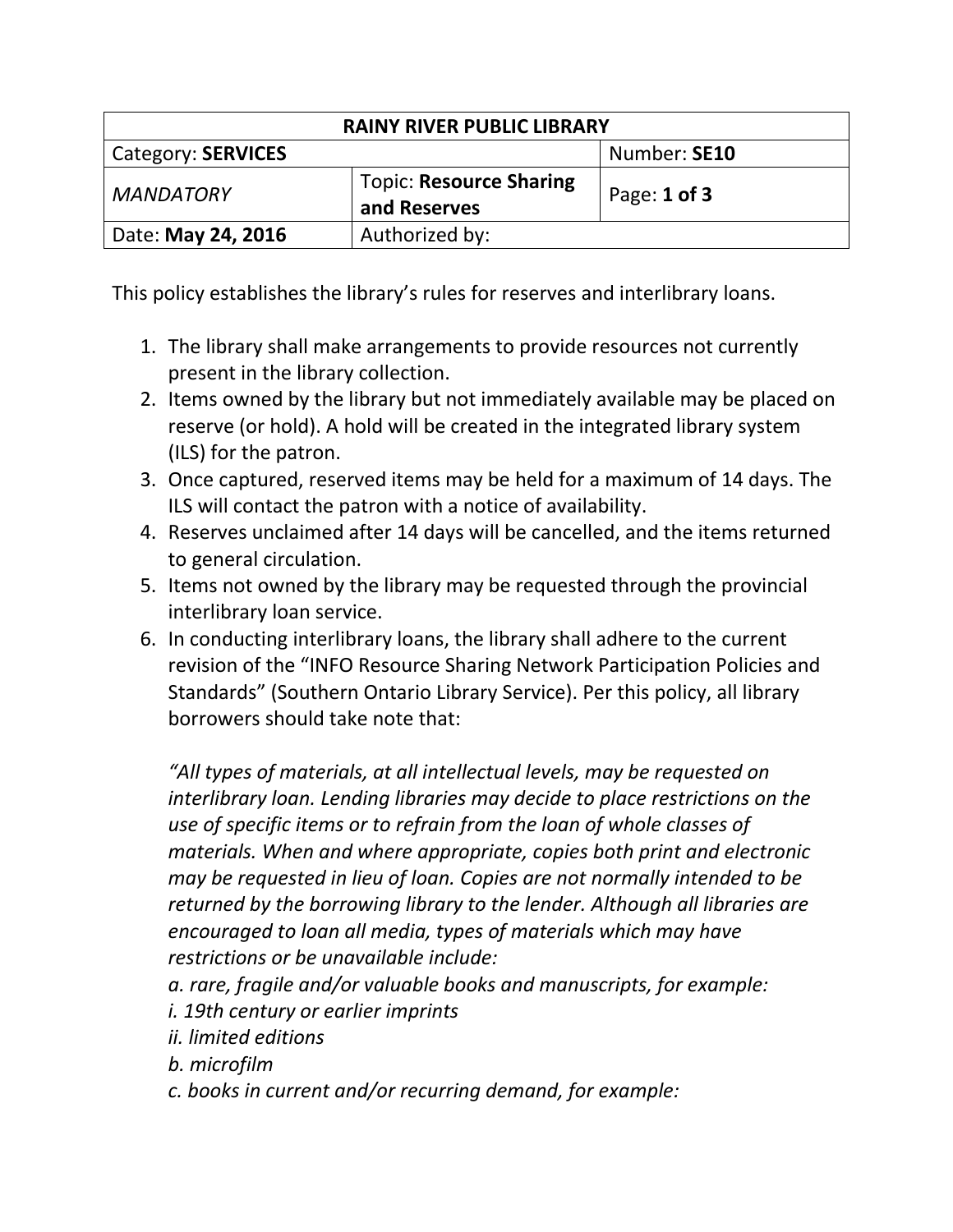| <b>RAINY RIVER PUBLIC LIBRARY</b> |                                                |                  |  |  |
|-----------------------------------|------------------------------------------------|------------------|--|--|
| <b>Category: SERVICES</b>         |                                                | Number: SE10     |  |  |
| <b>MANDATORY</b>                  | <b>Topic: Resource Sharing</b><br>and Reserves | Page: $2$ of $3$ |  |  |
| Date: May 24, 2016                | Authorized by:                                 |                  |  |  |

- *i. bestsellers*
- *ii. course and project materials*
- *d. current editions of standard reference materials, for example:*
- *i. directories*
- *ii. dictionaries*
- *iii. genealogical indices*
- *iv. encyclopedia*
- *e. materials in format or size not suitable for loan, for example:*

*i. kits*

*ii. loose-leaf materials*

*iii. pop-up books*

*f. entire issues of periodicals"*

- 7. Interlibrary loan requests must be authorized by professional library staff before being entered into the INFO VDX system.
- 8. The library cannot guarantee the filling of any particular request and is dependent on the patron to provide accurate information about the requested item(s). Inaccurate or incomplete information may affect search results, and the library accepts no liability for requests based on inaccurate or incomplete information.
- 9. The library neither requests nor loans:
	- a. items published in the current or previous calendar year;
	- b. local history materials held only in reference, pamphlet or manuscript format(s).
- 10. Except as specified in section 9, all circulating materials in the library collection are available for interlibrary loan. At the CEO's discretion, nonbook materials may not be provided to libraries that do not reciprocate in loaning non-book materials.
- 11. Charges for damaged or lost interlibrary loan items will be levied as specified by the lending library. Fines must be paid in full before any further borrowing is permitted.